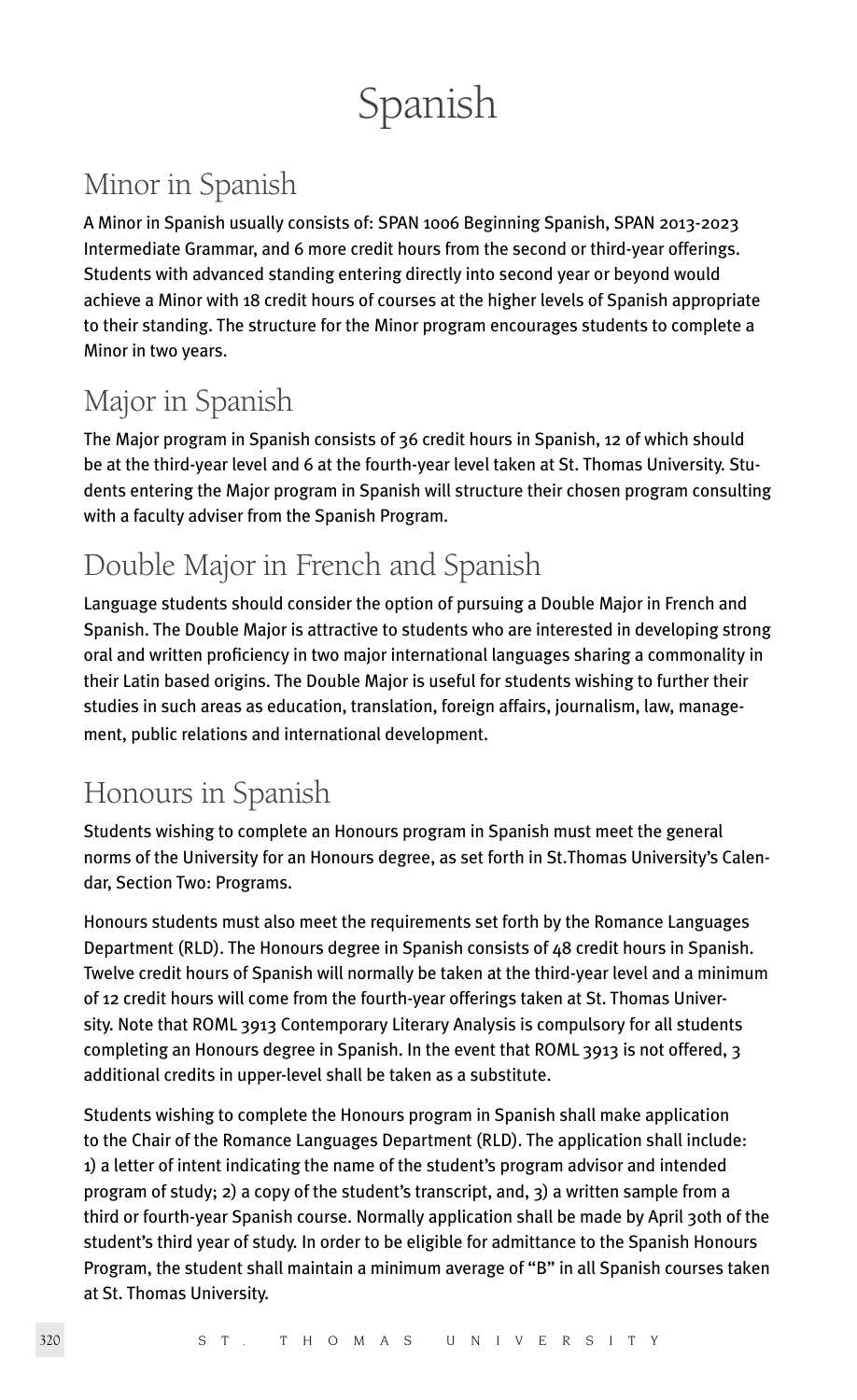**SPANISH** 

The application and program of study must be approved by the Department's Honours and Majors Committee (HMC). The Chair shall notify the student of the committee's decision.

Students opting to write a thesis must have their proposal approved by the HMC. The Honours thesis will normally be read by a reading committee of two other faculty members chosen from within the department. Where this is not feasible or where the thesis involves an interdisciplinary component, the reading committee shall be composed of the program advisor, a member of the RLD and a faculty member chosen from another appropriate department.

# Advanced Standing in Spanish

Students who claim advanced standing in Spanish will be expected to take courses at a level appropriate to their knowledge. Advanced standing in Spanish will be determined at an oral interview with a senior faculty member appointed by the Department. At the conclusion of this interview, students will be placed in an appropriate Spanish course.

Students with Spanish as their first langue will normally be accepted directly into third and fourth year courses and may proceed to an Honours degree with the appropriate number of credit hours at that level.

# Honours Thesis

In addition to the 48 credit hours in Spanish, an Honours thesis is recommended for any student proceeding to graduate school in Spanish. However, this Honours thesis will be in addition to the normal 48 credit hour Honours and is therefore not compulsory.

# Accelerated Program in Spanish

Students can accelerate their program in Spanish by taking university courses in a Spanishspeaking environment, with Departmental approval. Such courses have been recognized by the Department at St. Thomas University since 1973 and include such options as the ICUSTA Exchange Program and the Avila Experience, as well as other approved methods of foreign travel and study. Students are encouraged to take such programs after completing their second year in Spanish and they should consult the appropriate departmental advisor for more details.

# Certificate of Competency in Spanish

# **Diploma de español lengua estranjera (DELE)**

A student wishing to obtain an internationally recognized Certificate of Competency in Spanish would take and pass the DELE (Diploma de Español Lengua Extranjera), initially at the basic level. Examinations for the DELE are in November and May. St. Thomas University is the official testing site for the DELE for New Brunswick and Prince Edward Island. The DELE has respected and objective international standing; it is the official certificate of the Instituto Cervantes, sponsored by the Spanish Government, and operates from the Universidad de Salamanca in Spain.

# Spanish Curriculum

# **SPAN-1006. Beginning Spanish**

The beginner's course is designed for students with no previous knowledge of the lan-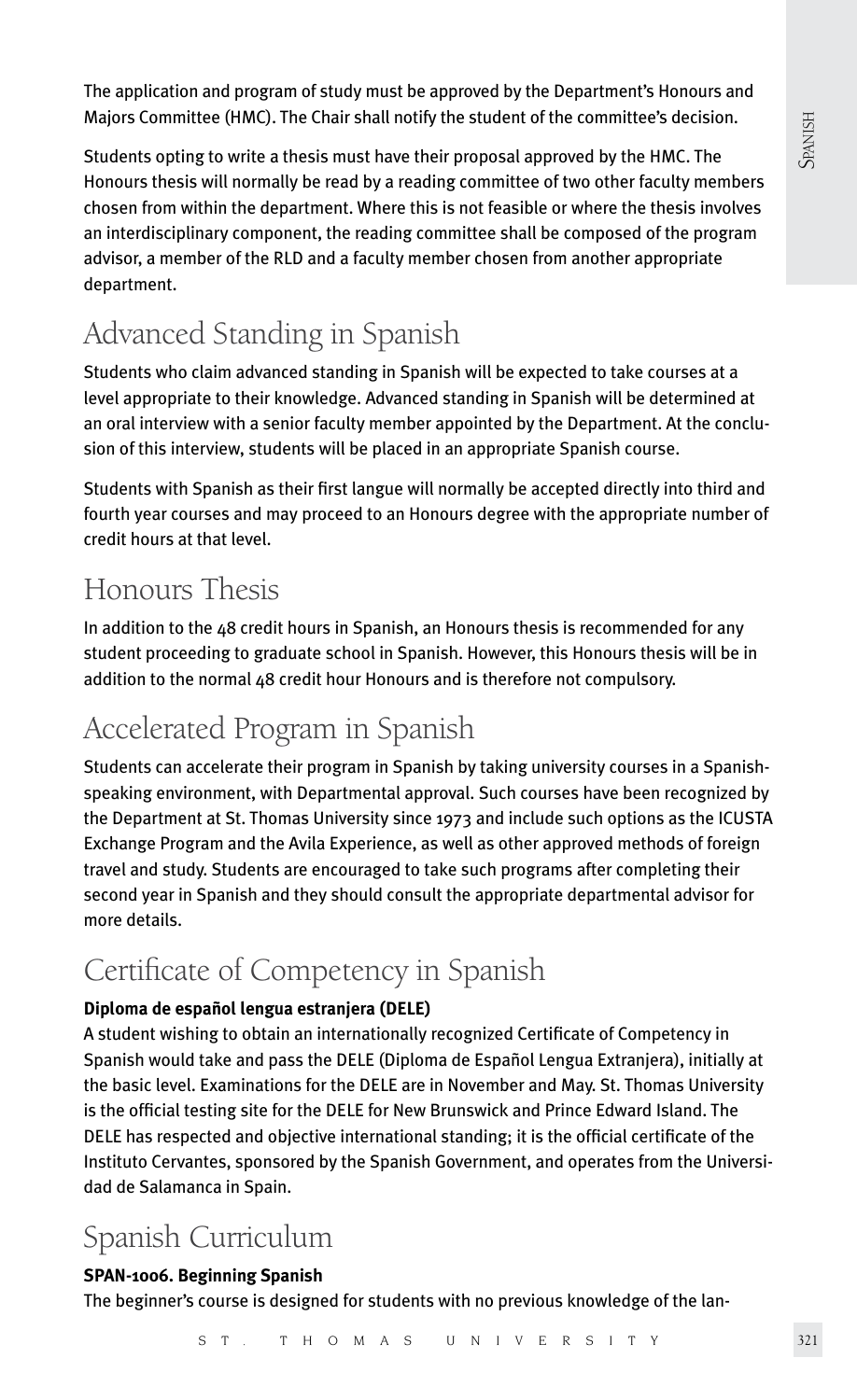guage. It represents the basic level in the learning of Spanish. Teaching methods and texts will vary from year to year and from instructor to instructor. The aims of the course are the acquisition of (1) listening comprehension, (2) basic vocabulary suitable for everyday conversations,  $(3)$  simple grammatical structures, and  $(4)$  a knowledge of reading and writing techniques. The basic skills (listening, speaking, reading, writing) are emphasized. In addition, each instructor will introduce the students to selected elements of Hispanic Culture.

#### **SPAN-2013. Intermediate Spanish I**

This course begins with a review of the first-year course and proceeds to include, in a progressive way, the new components of intermediate grammar. Conversation will be an essential part of the course. Vocabulary expansion will be developed through short readings. The practice of listening, speaking, writing, and reading will give students the opportunity to improve their use of the language. Audio-visual materials will reinforce the student's understanding of Hispanic Culture.

#### **SPAN-2023. Intermediate Spanish II**

This course is the continuation of Intermediate Grammar I or its equivalent. It begins with a review of the indicative mood and then moves on to coverage of the subjunctive mood. This course will stress conversation, oral exercises, and oral presentations. Written assignments will improve the accuracy of the grammatical structures learned in the oral part of the course. Plays will sometimes be used as a part of the learning language process.

#### **SPAN-2113. Culture and Composition I**

This course continues with the cultural studies that were introduced in first year. Emphasis is placed on reading and writing assignments. Written Spanish is developed through cultural readings drawn from selected Peninsular Spanish texts. The course contains a basic research component and students will be encouraged to select and develop their own research interests.

#### **SPAN-2123. Culture and Composition II**

This course follows on from SPAN 2113 and continues the cultural study methods that were introduced in first term. Emphasis is again placed on reading and writing assignments. Written Spanish is developed through cultural readings drawn from selected Latin American texts. The course contains a basic research component and students will be encouraged to select and develop their own research interests.

#### **SPAN-2413. Oral Intense I**

This innovative course will provide intense oral practice in Spanish. In addition to traditional oral practices (film, radio, video, discussions, oral presentations, debates), there will be small discussion groups and regular access to sound and video files on the WWW. News items, current newspapers, radio and television news will be accessed regularly on the WWW and specific news items will be followed in some detail. Prerequisite: At least 12 credit hours in Spanish or the equivalent. 6 hours class per week.

#### **SPAN-2423. Oral Intense II**

This course is designed as a follow up to SPAN 2413 and will provide intense oral practice in Spanish. In addition to traditional oral practices, there will be small discussion groups and regular access to sound and video files on the WWW. News items, current newspapers, radio and television news will be accessed regularly on the WWW and specific news items will be followed in some detail. Prerequisite: SPAN 2413 or equivalent.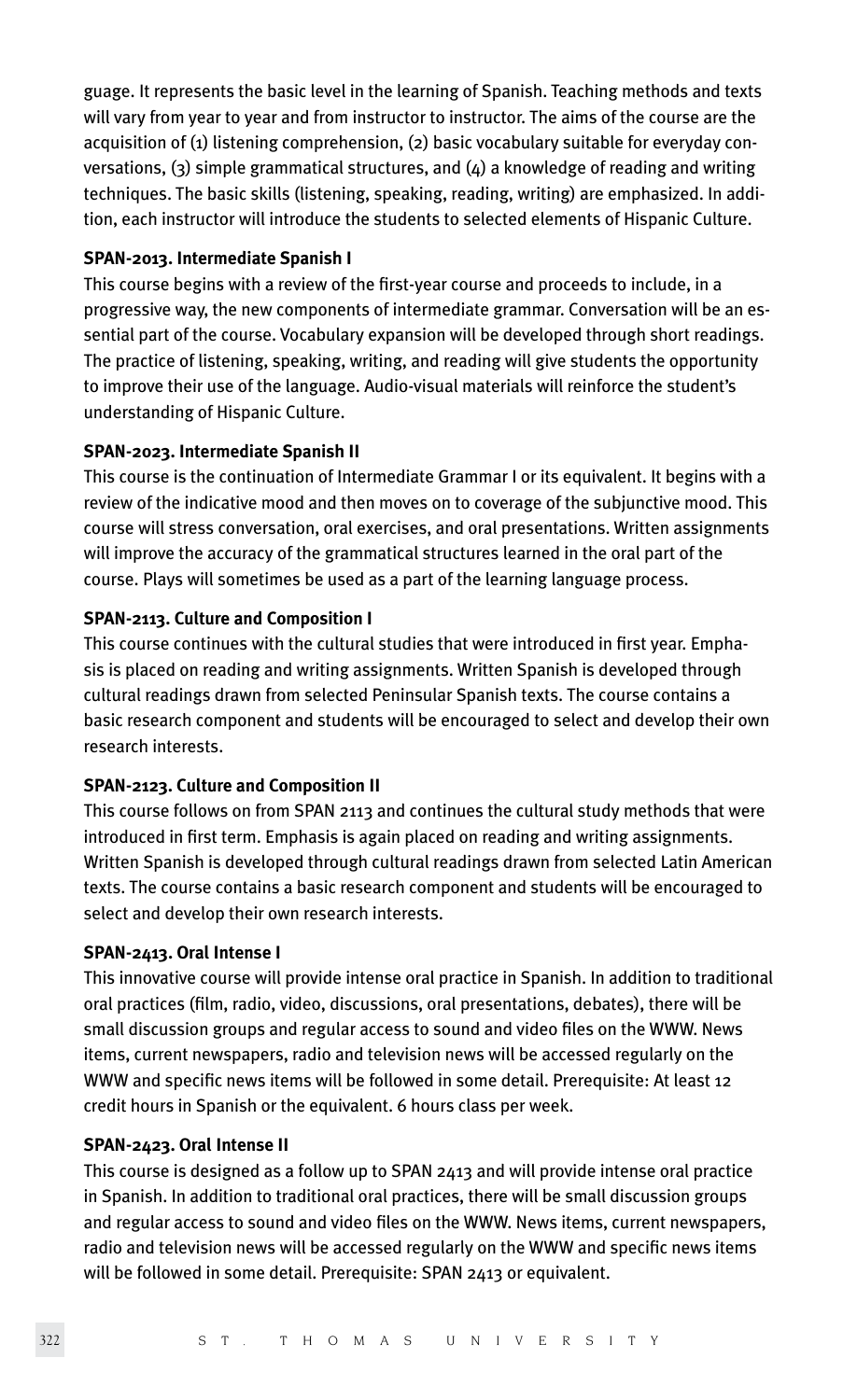#### **SPAN-3313. Advanced Reading I**

Students will develop their reading and analyses skills by an in-depth reading of selected Peninsular Spanish texts and in addition, they will improve their oral fluency studying the rhythms of Peninsular Spanish poetry. Oral and written expositions on specific topics which arise from their textual analyses will reinforce the accuracy of the use of Spanish language in all its forms.

#### **SPAN-3323. Advanced Reading II**

Students will develop their reading and analyses skills by on in-depth reading of selected Latin American texts and in addition, they will improve their oral fluency studying the rhythms of Latin American poetry. Oral and written expositions on specific topics which arise from their textual analyses will reinforce the accuracy of the use of Spanish language in all its forms.

#### **SPAN-3513. Advanced Grammar I**

This course aims to build on the knowledge and communicative skills that students have previously acquired, in a limited form, with regards to the subjunctive tense. During the course of the semester, in-class activities will emphasize the practice of the present subjunctive tense. Some structural exercises and reading activities will be used; however, the course is based on communicative activities and projects that will reinforce grammar acquisition.

#### **SPAN-3523. Advanced Grammar II**

This course is a continuation of Advanced Grammar I. As in the first course, this one also aims to build on the knowledge and communicative skills that students have previously acquired with regards to the subjunctive tense. During the course of the semester, in-class activities will emphasize the practice of the past subjunctive tenses. Some structural exercises and reading activities will be used; however, the course is based on communicative activities and projects that will reinforce grammar acquisition.

#### **SPAN-4013. Medieval Spanish Literature**

Medieval Spanish Literature will be considered from two different points of view. (1 ) Prose: the development of the medieval novel; and (2) Poetry: the evolution of poetry from epic to lyric. Students will research at least one major text in each area in addition to preparing selected readings from important works. 3 hours per week.

### **SPAN-4023. Spanish Golden Age Culture and Texts**

This course will include a close reading of selected, representative texts covering equally 1) Renaissance and Baroque poetry, 2) the Picaresque Novel, and 3) the Creation of the National Theatre. Emphasis will be placed on the evolution of the Spanish language as the seeming simplicity of the Renaissance changes to the intense complexity of the Baroque.

#### **SPAN-4033. Nineteenth Century Spanish Culture and Texts**

This course will consist of two separate unities: 1) the Romantic Movement in Spain with emphasises on theater and poetry and 2) Spanish Determinism. Texts will be determined by the specific interests by the students and instructors. Students will be expected to research at least one major text per unit, in addition to reading excerpts and selected passages from major works.

#### **SPAN-4043. Twentieth Century Spanish Culture and Texts**

This course will examine the evolution of Spanish Culture and Texts in five stages: (1) the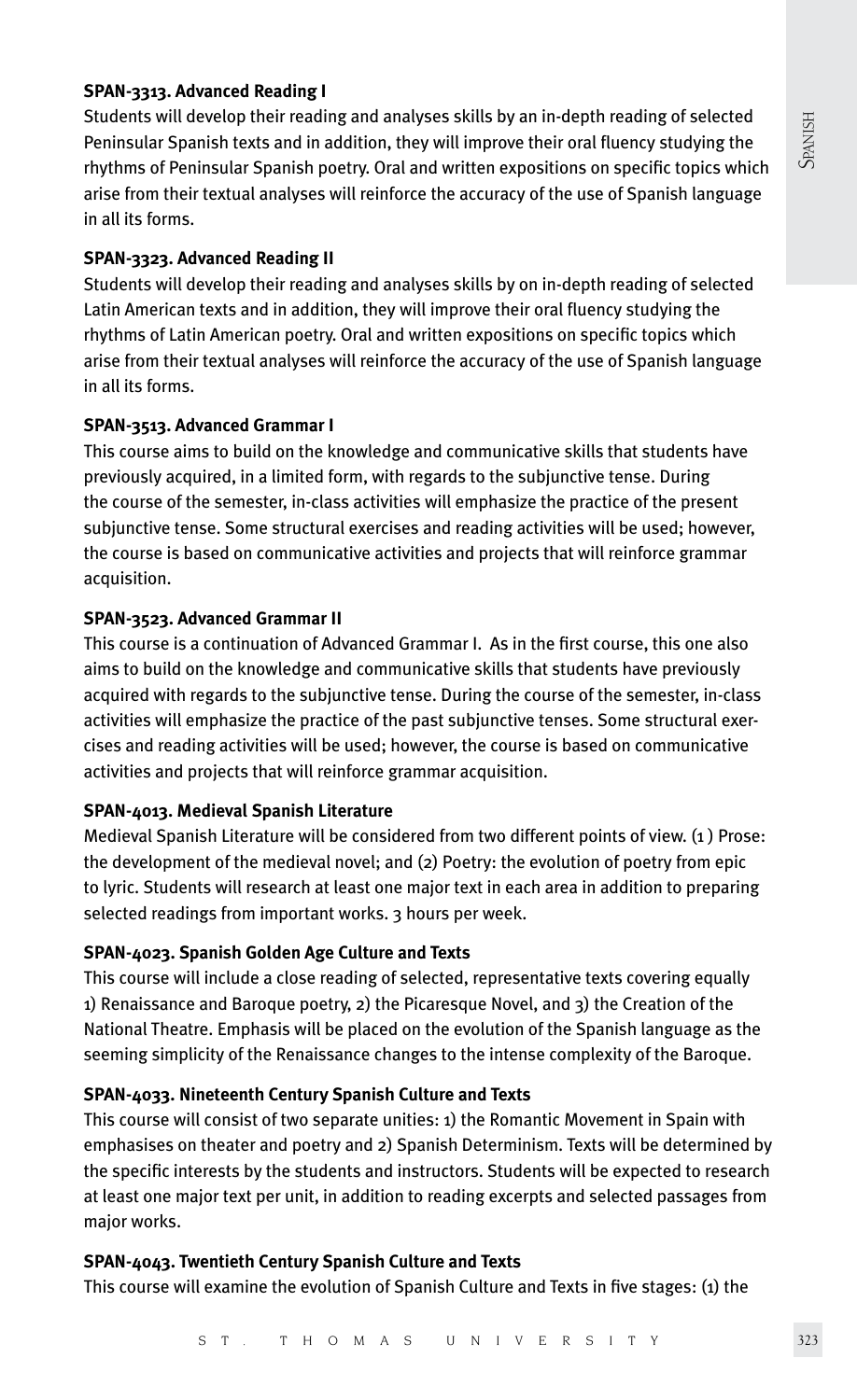generation of 1898; (2) The Generation of 1927; (3) the Spanish Civil War (1936-1939); (4) the dictatorship (1939-1975); and (5) the makings of modern Spain (1975-date). The course will contain a research component and students will be expected to select and research specific topics.

### **SPAN-4123. Introduction to Latino Literature and Culture in the United States**

This course will provide students with a survey of the major literary works and themes characterizing Latino literary production in the United States. Particular attention will be given to the historical, social, and cultural context of this literature. Theoretical concepts such as linguistic assimilation, location, acculturation/transculturation, alienation, silence, authority and memory as they inform Latino literary texts will be explored throughout this course.

### **SPAN-4663. Don Quijote**

SPAN 4663 will involve a close reading in Spanish of Cervantes' modern novel and masterpiece *Don Quijote de la Mancha*. Over the course of the semester students will 1) understand the historical, social, political, geographical and literary contexts of the novel, 2) discuss Don Quijote's interaction with other works of art 3) reflect upon the notion of modernity, literary genres and critical thinking  $4$ ) identify connections between Cervantes and Don Quijote 5) become familiarized with the amount of literature on *Don Quijote* and 6) discover the relativity of madness. Classes will involve both lectures and discussions.

### **SPAN-4713. Twentieth Century Spanish American Short Story**

This course offers an overview of the contemporary Spanish American short story through the discussion and analysis of some of its most representative literary texts. We will study the evolution of the short story as a literary genre from its first manifestations in Latin America towards the end of the nineteenth century until the present, paying particular attention to the themes, stylistic and technical features, and literary and historical contexts that help give life to each text.

#### **SPAN-4723. Latin American Women's Literature**

This course offers an overview of the contribution made by women writers to the corpus of Spanish American literature. Through the reading and analysis of some of the most representative literary texts of the narrative, poetic and dramatic genres, and taking into consideration the contexts of their times, we will examine the topics of feminism, history, politics, sexuality, national identity and society as expressed by these women authors.

### **SPAN-4813. Colonial Spanish American Culture and Texts**

This course will focus on the culture of the Conquest and the Colonial periods as reflected in selected Spanish American texts. The culture and texts of 16th and 17th centuries Spain will be compared with the culture and texts of 16th and 17th centuries Spanish America, with particular emphasis on the Spanish American Baroque period.

### **SPAN-4823. Spanish-American Literature - From Modernism to the Present**

This course will focus on Spanish-American literature from Modernism to the present, beginning with the literature of the Mexican Revolution Period and progressing through the literature of the Boom and post-Boom eras.

### **SPAN-4833. Nineteenth Century Spanish American Culture and Texts**

In this course we will study 1) the Independence period with its emphasis on Literature and Nationalism; 2) Romanticism and its relationship to nature; and 3) social changes as seen through the culture and texts of 19th century Spanish America. Emphasis will be placed on